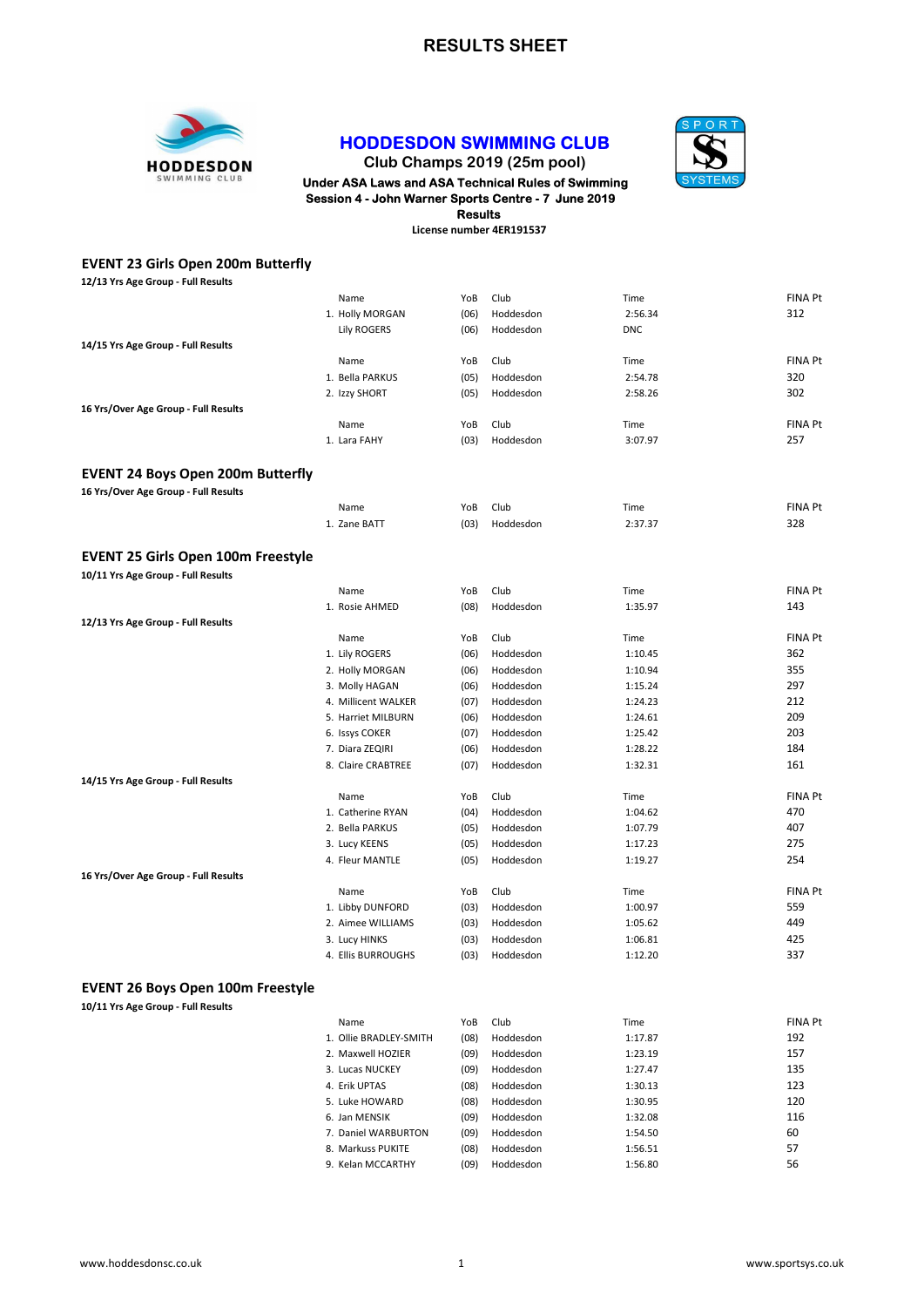## RESULTS SHEET

| 12/13 Yrs Age Group - Full Results                                             |                           |             |                   |               |                |
|--------------------------------------------------------------------------------|---------------------------|-------------|-------------------|---------------|----------------|
|                                                                                | Name                      | YoB         | Club              | Time          | <b>FINA Pt</b> |
|                                                                                | 1. Zac STACEY             | (07)        | Hoddesdon         | 1:11.42       | 249            |
|                                                                                | 2. Jack RENOUF            | (06)        | Hoddesdon         | 1:12.93       | 233            |
|                                                                                | 3. Hayden THORNHILL       | (06)        | Hoddesdon         | 1:14.35       | 220            |
|                                                                                | 4. Oliver TOM             | (07)        | Hoddesdon         | 1:14.78       | 217            |
|                                                                                | 5. Samuel KEENS           | (07)        | Hoddesdon         | 1:17.96       | 191            |
|                                                                                | 6. Harrison ODIE          | (07)        | Hoddesdon         | 1:19.75       | 178            |
|                                                                                | 7. Rhys MILES             | (06)        | Hoddesdon         | 1:21.90       | 165            |
|                                                                                | Szymon JARZYNA            | (07)        | Hoddesdon         | <b>DNC</b>    |                |
| 14/15 Yrs Age Group - Full Results                                             |                           |             |                   |               |                |
|                                                                                | Name                      | YoB         | Club              | Time          | <b>FINA Pt</b> |
|                                                                                | 1. Zac HOZIER             | (04)        | Hoddesdon         | 1:00.50       | 409            |
|                                                                                | 2. Aaron PICKARD          | (04)        | Hoddesdon         | 1:05.23       | 327            |
| 16 Yrs/Over Age Group - Full Results                                           |                           |             |                   |               |                |
|                                                                                | Name                      | YoB         | Club              | Time          | <b>FINA Pt</b> |
|                                                                                | 1. Dominic MCCARTHY       | (02)        | Hoddesdon         | 56.56         | 501            |
|                                                                                | 2. Jamie SIRETT           | (88)        | Hoddesdon         | 57.19         | 485            |
| <b>EVENT 27 Girls Open 50m Backstroke</b>                                      |                           |             |                   |               |                |
| 10/11 Yrs Age Group - Full Results                                             |                           |             |                   |               |                |
|                                                                                | Name                      | YoB         | Club              | Time          | <b>FINA Pt</b> |
|                                                                                | 1. Rosie AHMED            | (08)        | Hoddesdon         | 45.75         | 176            |
|                                                                                | 2. Paige GOLDHAWK         | (09)        | Hoddesdon         | 51.74         | 122            |
| 12/13 Yrs Age Group - Full Results                                             |                           |             |                   |               |                |
|                                                                                | Name                      | YoB         | Club              | Time          | <b>FINA Pt</b> |
|                                                                                | 1. Molly HAGAN            | (06)        | Hoddesdon         | 36.11         | 359            |
|                                                                                | 2. Holly MORGAN           | (06)        | Hoddesdon         | 37.00         | 333            |
|                                                                                | 3. Emily PICKARD          | (06)        | Hoddesdon         | 37.71         | 315            |
|                                                                                | 4. Lily ROGERS            | (06)        | Hoddesdon         | 42.67         | 217            |
|                                                                                | 5. Millicent WALKER       | (07)        | Hoddesdon         | 43.21         | 209            |
|                                                                                | 6. Harriet MILBURN        | (06)        | Hoddesdon         | 45.81         | 175            |
|                                                                                | 7. Gabrielle D'ABREU-WHIT | (06)        | Hoddesdon         | 46.05         | 173            |
|                                                                                | 8. Diara ZEQIRI           | (06)        | Hoddesdon         | 46.92         | 163            |
|                                                                                | 9. Claire CRABTREE        | (07)        | Hoddesdon         | 47.37         | 159            |
| 14/15 Yrs Age Group - Full Results                                             |                           |             |                   |               |                |
|                                                                                | Name                      | YoB         | Club              | Time          | <b>FINA Pt</b> |
|                                                                                | 1. Catherine RYAN         | (04)        | Hoddesdon         | 34.21         | 422            |
|                                                                                | 2. Izzy SHORT             | (05)        | Hoddesdon         | 39.33         | 278            |
|                                                                                | 3. Fleur MANTLE           | (05)        | Hoddesdon         | 41.41         | 238            |
|                                                                                | 4. Lucy KEENS             | (05)        | Hoddesdon         | 42.37         | 222            |
| 16 Yrs/Over Age Group - Full Results                                           |                           |             |                   |               | <b>FINA Pt</b> |
|                                                                                | Name<br>1. Libby DUNFORD  | YoB<br>(03) | Club<br>Hoddesdon | Time<br>32.47 | 494            |
|                                                                                | 2. Lucy HINKS             | (03)        | Hoddesdon         | 33.56         | 447            |
|                                                                                | 3. Aimee WILLIAMS         | (03)        | Hoddesdon         | 36.99         | 334            |
|                                                                                | 4. Maggie WYPER           | (03)        | Hoddesdon         | 39.34         | 277            |
|                                                                                | 5. Ellis BURROUGHS        | (03)        | Hoddesdon         | 40.99         | 245            |
|                                                                                | 6. Lara FAHY              | (03)        | Hoddesdon         | 42.02         | 227            |
|                                                                                |                           |             |                   |               |                |
| <b>EVENT 28 Boys Open 50m Backstroke</b><br>10/11 Yrs Age Group - Full Results |                           |             |                   |               |                |
|                                                                                | Name                      | YoB         | Club              | Time          | <b>FINA Pt</b> |
|                                                                                | 1. Ollie BRADLEY-SMITH    | (08)        | Hoddesdon         | 42.54         | 142            |
|                                                                                | 2. Maxwell HOZIER         | (09)        | Hoddesdon         | 43.68         | 131            |
|                                                                                | 3. Markuss PUKITE         | (08)        | Hoddesdon         | 51.88         | 78             |
|                                                                                | 4. Luke HOWARD            | (08)        | Hoddesdon         | 52.16         | 77             |
|                                                                                | 5. Luke PICKARD           | (08)        | Hoddesdon         | 54.17         | 69             |
|                                                                                | 6. Kelan MCCARTHY         | (09)        | Hoddesdon         | 59.22         | 52             |
|                                                                                | 7. George DUMONT          | (08)        | Hoddesdon         | 1:02.86       | 44             |
|                                                                                | Fabien JOHN               | (09)        | Hoddesdon         | DQ 6.4        |                |

Lucas NUCKEY (09) Hoddesdon DQ 6. 4